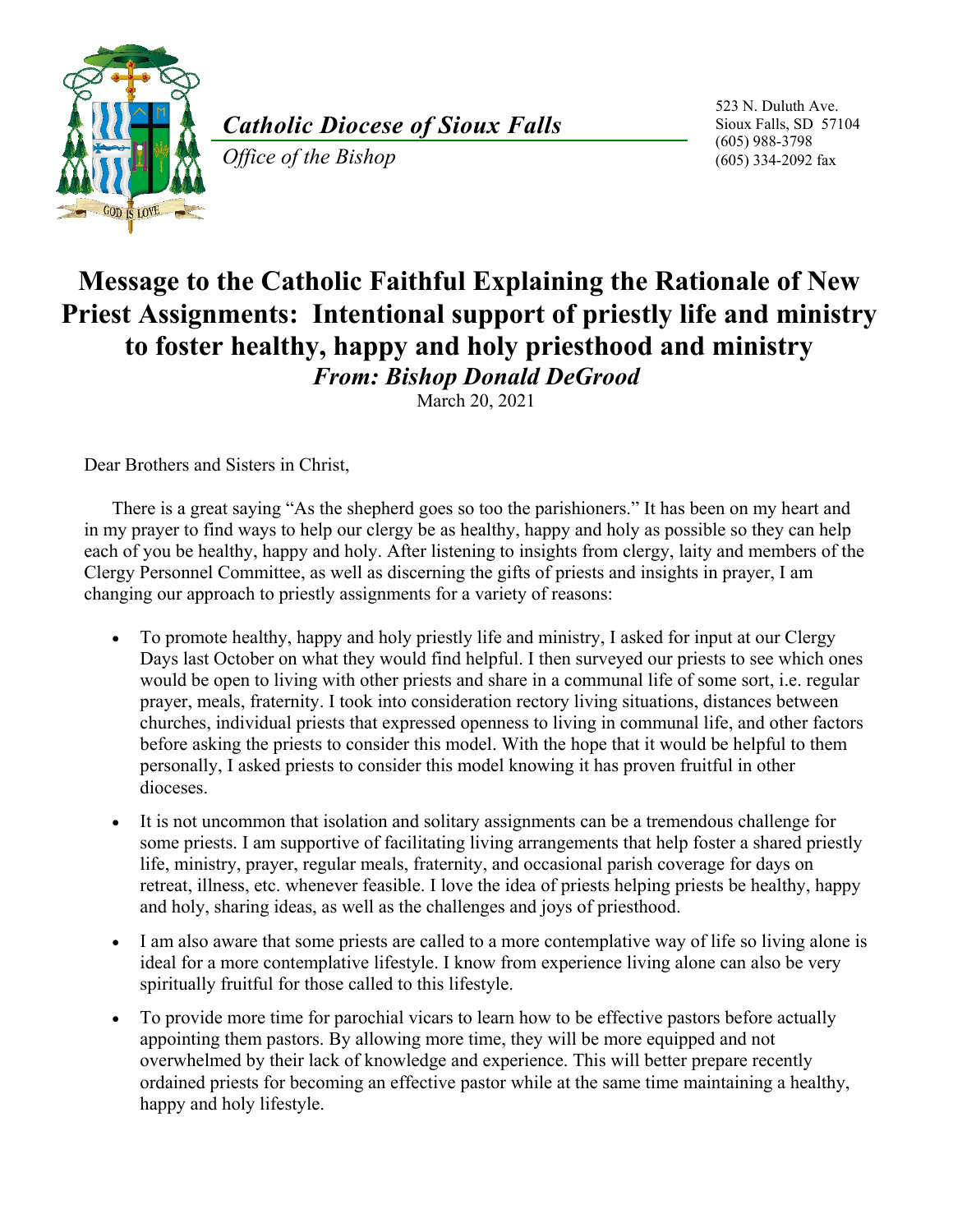

- We, as a diocese, do not currently have enough priests available to serve in all the parishes that have traditionally had pastors living in the community. In fact, in the priest assignment changes announced, you will see that some parishes will no longer have a pastor that lives in the community (which formerly did). The number of eligible priest retirements in the upcoming years averages 2.7 per year. Compared to the 2.0 average for the number of ordinations our diocese has received each year over the past 10 years, we must be realistic about our ability to appoint priests in the ways we have been accustomed to.
- Aligning a priest's gifts, natural and supernatural, produces amazing spiritual fruitfulness for the faithful and the priests.
- I want to try to do what we reasonably can to ensure priestly ministry in rural areas as well as in larger cities as best we can.

July 1, 2020, we implemented the model of one pastor for the two parishes in Mitchell with a parochial vicar. Beginning May 1, 2021, one priest will be appointed pastor of the three parishes in Dell Rapids, Garretson and Huntimer. A second priest will be appointed to serve as a parochial vicar.

Examples where similar changes will be implemented on July 1, 2021, include:

A single pastor will serve:

- $\circ$  the two parishes in Aberdeen (with three priests serving as parochial vicars)
- o the two parishes in Mitchell (with one priest serving as a parochial vicar)
- o the parishes in Mobridge, Eureka, Herreid and Selby (with one priest serving as a parochial vicar)
- o the two parishes in Yankton (with two priests serving as parochial vicars)

A second goal in making priest assignment changes this year was to fully implement any changes in pastoral linkages that were announced in the 2014 Pastoral Plan. Therefore, the following linkages will begin July 1, 2021:

- St. Mary, Salem, and St. Patrick, Montrose.
- St. George, Hartford, and St. Ann, Humboldt

The 2014 Pastoral Plan for our diocese also projected the merging of parishes in Clear Lake and Gary along with Castlewood and Estelline upon the retirement of the priests who were serving in those locations at that time. In an effort to fully-implement the Pastoral Plan, current Mass times and locations within the pastoral linkages that include these parishes will be reviewed by the local pastor with assistance from diocesan staff. As bishop, I will rely on this review process to inform me of the unique circumstances and needs within the pastoral linkages.

In the interim, due to our priestly limitations and the proximity of the parishes to retired priests who can assist in those parishes if needed, the following parishes will be linked by having the same pastor effective on July 1, 2021: